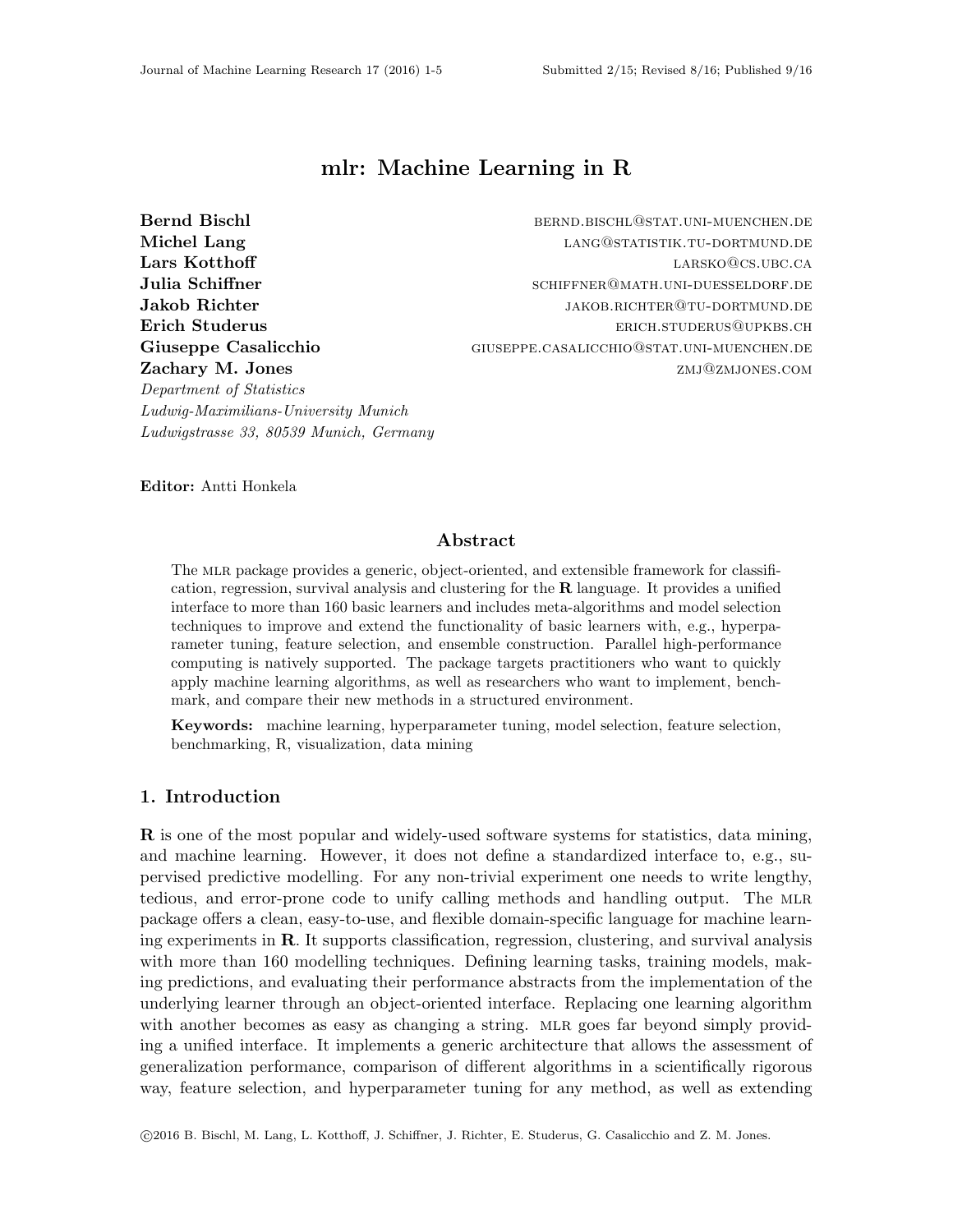the functionality of learners through a wrapper mechanism. Queryable properties provide a reflection mechanism for machine learning objects. Finally, MLR provides sophisticated visualization methods that allow to show effects of partial dependence of models. MLR's long term goal is to provide a high-level domain-specific language to express as many aspects of machine learning experiments as possible.

### 2. Implemented Functionality

MLR uses  $\mathbb{R}^3$ 's S3 object system and follows a clear structure. Everything is an object and the classes are as reusable and extensible as possible. This permits to extend the package; e.g., connect a new model from a third-party package or write a custom performance measure.

Tasks and Learners. Tasks encapsulate the data and further relevant information like the name of the target variable for supervised learning problems. They are organized hierarchically, with an abstract Task at the top and specific subclasses. MLR supports regular, multilabel and cost-sensitive classification, regression, survival analysis, and clustering. The integrated learners specialize to these task types. Currently 82 classification learners, 61 regression learners, 13 survival learners, and 9 cluster learners are integrated. Cost-sensitive classification with observation-dependent costs is supported through a cost-sensitive oneversus-one approach, which delegates to ordinary weighted binary classification.

Evaluation and Resampling. MLR provides 46 different performance measures and implements the resampling methods subsampling (including simple holdout), bootstrapping (OOB, B632, B632+), and cross-validation (normal, leave-one-out, repeated). All resampling strategies may be stratified on both target classes and categorical input features. Observations may be partitioned into inseparable blocks (e.g., when observations come from the same image, sound file, or clinic). Moreover, nested resampling is supported and the resampling strategies used in the outer and inner loops can be combined arbitrarily.

Tuning. In practice, successful modelling often depends on a number of choices like the applied learner, its hyperparameter settings, or the data preprocessing. MLR implements joint optimization of hyperparameters of any learning algorithm and any pre- and postprocessing methods for any task, any resampling strategy, and any performance measure, including categorical and conditional hyperparameters. Random search, grid search, evolutionary algorithms, iterated F-racing, and sequential model-based optimization are available.

Feature Selection. Feature selection can improve the interpretability and performance of a learned predictive model. MLR supports *filter* and *wrapper* approaches, while *embedded* techniques like L1-penalization are included directly in the learners. Supported selection techniques include information gain, MRMR, and RELIEF, with forward and backward search. Filter scores and sequential wrapper search results can be visualized.

Wrapper Extensions. MLR's wrapper mechanism allows to extend learners through pretrain, post-train, pre-predict, and post-predict hooks. We provide wrappers for missing value imputation, user-defined preprocessing, class imbalance correction, feature selection, tuning, bagging, and stacking. Wrappers can be nested to combine functionalities. Wrapped learners behave like base learners, with added functionality and expanded hyperparameter set. During resampling, all added steps are carried out in each iteration. During tuning,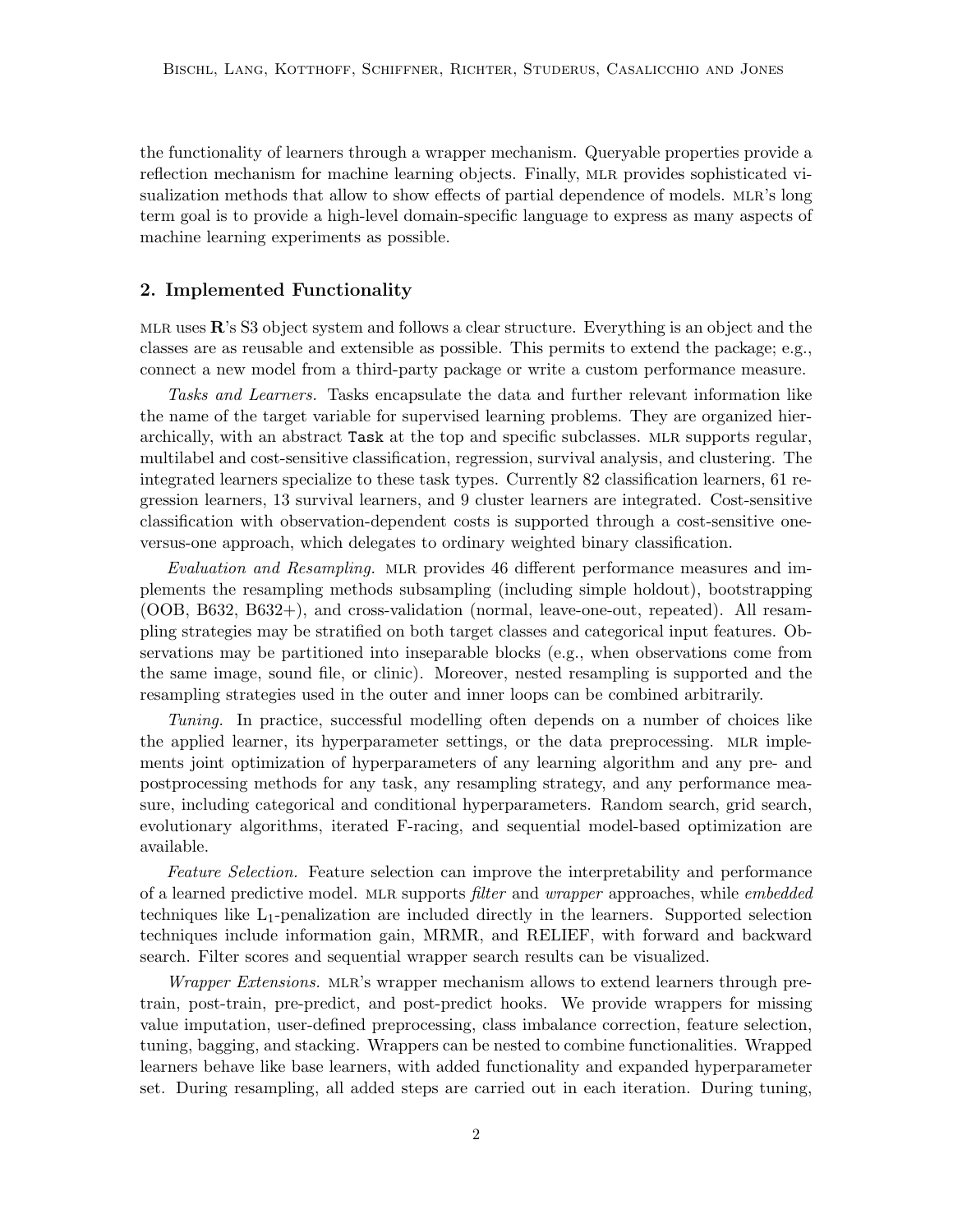the joint parameter space can be optimized. For example thresholds for feature filtering can be tuned jointly with other hyperparameters (Lang et al., 2015).

Benchmarking and Parallelization. The benchmark function evaluates the performance of multiple learners on multiple tasks. As benchmark studies can quickly become very resource-demanding, MLR natively supports parallelization through the PARALLELMAP package (Bischl and Lang, 2015) that can use local multicore, socket, and MPI computation modes. BATCHJOBS (Bischl et al., 2015) provides distribution on compute clusters. Operations to be parallelized can be selected explicitly.

Properties and Parameters. Many of the MLR objects have properties that allow them to be used programmatically, e.g., check whether a task has missing values, whether a learner can handle categorical variables, or list all learners suitable for a given task. Every learner includes a description object that defines all hyperparameters, including type, default value, and feasible range. This information is usually not readily available from the implementation of an integrated learning method and may only be listed in its documentation.

#### 3. Example

The following example demonstrates the use of MLR. After loading required packages and the "Sonar" data set (Line 1), we create a classification task and a support vector machine learner (Lines  $2-3$ ). The resample description tells MLR to use a 5-fold cross-validation (Line 4). Hyperparameters and box-constraints for tuning are specified in Lines 5–11. We optimize over the choice of a polynomial versus a Gaussian kernel by making their individual parameters dependent on the kernel via the requires setting (Lines 9 and 11). We use random search with at most 50 evaluations (Line 12). The values for C and sigma are sampled on a log-scale through the transformation functions given as the **trafo** argument (Lines 7–8). Line 13 binds everything together and optimizes for mean misclassification error (mmce). res holds the best configuration and information on the evaluated parameters.

```
1 library (mlr); library (mlbench); data (Sonar)
2 task = makeClassifTask ( data = Sonar , target = " Class " )
3 lrn = makeLearner ( " classif . ksvm " )
4 rdesc = makeResampleDesc ( method = " CV " , iters =5)
5 ps = makeParamSet (
6 makeDiscreteParam ( " kernel " , values = c ( " polydot " , " rbfdot " ) ) ,
7 makeNumericParam ("C", lower=-15, upper=15, trafo=function (x) 2^x x),
8 makeNumericParam ("sigma", lower=-15, upper=15, trafo=function (x) 2^x,
9 requires = quote (kernel == "rbfdot")),
10 makeIntegerParam ("degree", lower = 1, upper = 5,
11 requires = quote (kernel == "polydot")))
12 ctrl = makeTuneControlRandom ( maxit =50)
13 res = tuneParams (lrn, task, rdesc, par.set=ps, control=ctrl, measures=mmce)
```
#### 4. Availability, Documentation, Maintenance, and Code Quality Control

The mlr source code is available under the BSD 2-clause license and hosted on GitHub  $(\text{https://github.com/mlr-org/mlr}).$  Stable releases are frequently published on the Contributed R Archive Network (CRAN), which lists MLR in Task View 'Machine Learning  $\&$ Statistical Learning'. We provide extensive API documentation through  $\mathbf{R}$ 's internal help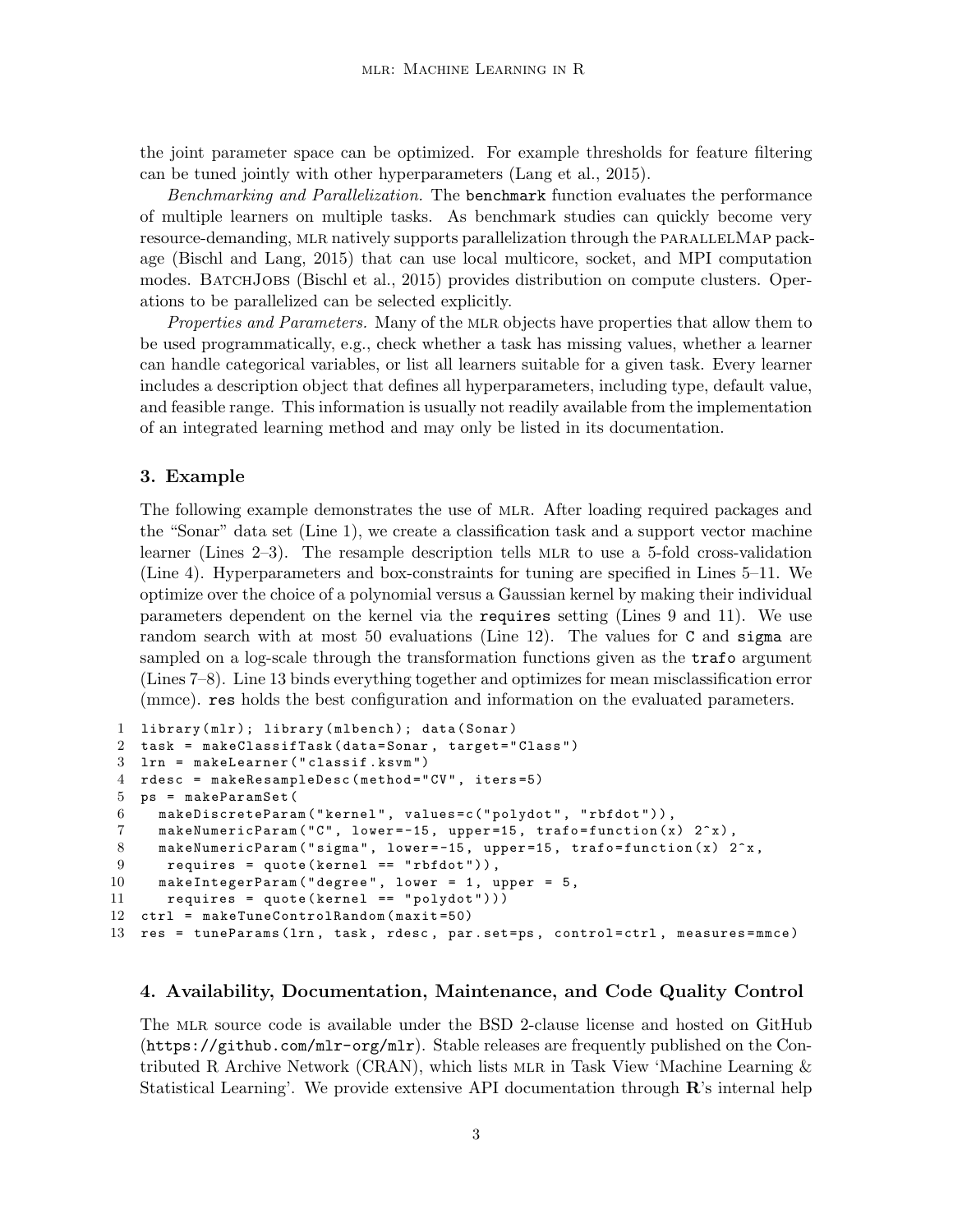system and a very detailed tutorial (Schiffner et al., 2016) that guides the user from very basic tasks to complex applications with worked examples and is continuously extended. An issue tracker, the test framework TESTTHAT (with more than 10,000 lines of tests and more than 1,200 assertions), and the CI systems Travis and Jenkins support the correctness of the code base. In addition, we provide documentation and coding guidelines for developers and contributors.

### 5. Comparison to Similar Toolkits/Frameworks

Several other R packages provide frameworks for handling prediction models, including caret (Kuhn, 2008), DMwR (Torgo, 2010), CORElearn (Robnik-Sikonja and with contributions from John Adeyanju Alao, 2016), rattle (Williams, 2011), rminer (Cortez, 2010), CMA (Slawski et al., 2008), and ipred (Peters and Hothorn, 2015). The first 5 only support classification and regression, CMA only classification. mlr's generic wrapper mechanism is not provided by any other package in this form. Although caret and CMA can fuse a learner with a preprocessing or variable selection method, only MLR can seamlessly tune these methods simultaneously (Koch et al., 2012). Only MLR, RMINER, and CMA support nested cross-validation. A similar degree of flexibility can be achieved in CARET, but requires custom implementations. Only MLR supports ensemble learning through stacking natively, mlr and caret support bagging natively. Bagging is also available in IPRED and CARETENSEMBLE provides stacking for CARET. Only MLR and CARET have native support for parallel computations. Similar toolkits exist for other languages, e.g., Weka for Java (Hall et al., 2009) and scikit-learn for Python (Pedregosa et al., 2011).

### 6. Conclusions and Outlook

We presented the MLR package, which provides a unified interface to machine learning in  $\mathbf{R}$ . It implements a generic architecture for a range of common machine learning tasks. MLR is alive and under active development. It has a growing user community and is used for teaching and research.

Major directions for future extensions include better support for large-scale data, a closer connection to the OpenML project (Vanschoren et al., 2013) for open machine learning experiments,<sup>1</sup> and better integration of sequential model-based optimization.<sup>2</sup>

## Acknowledgments

This work was supported by the Deutsche Forschungsgemeinschaft [SCHW 1508/3-1 to J.S.] and Collaborative Research Center SFB 876, project A3.

<sup>1.</sup> An OpenML-R connector package is available at https://github.com/openml/r.

<sup>2.</sup> mlr supports an experimental integration via mlrMBO (https://github.com/mlr-org/mlrMBO).